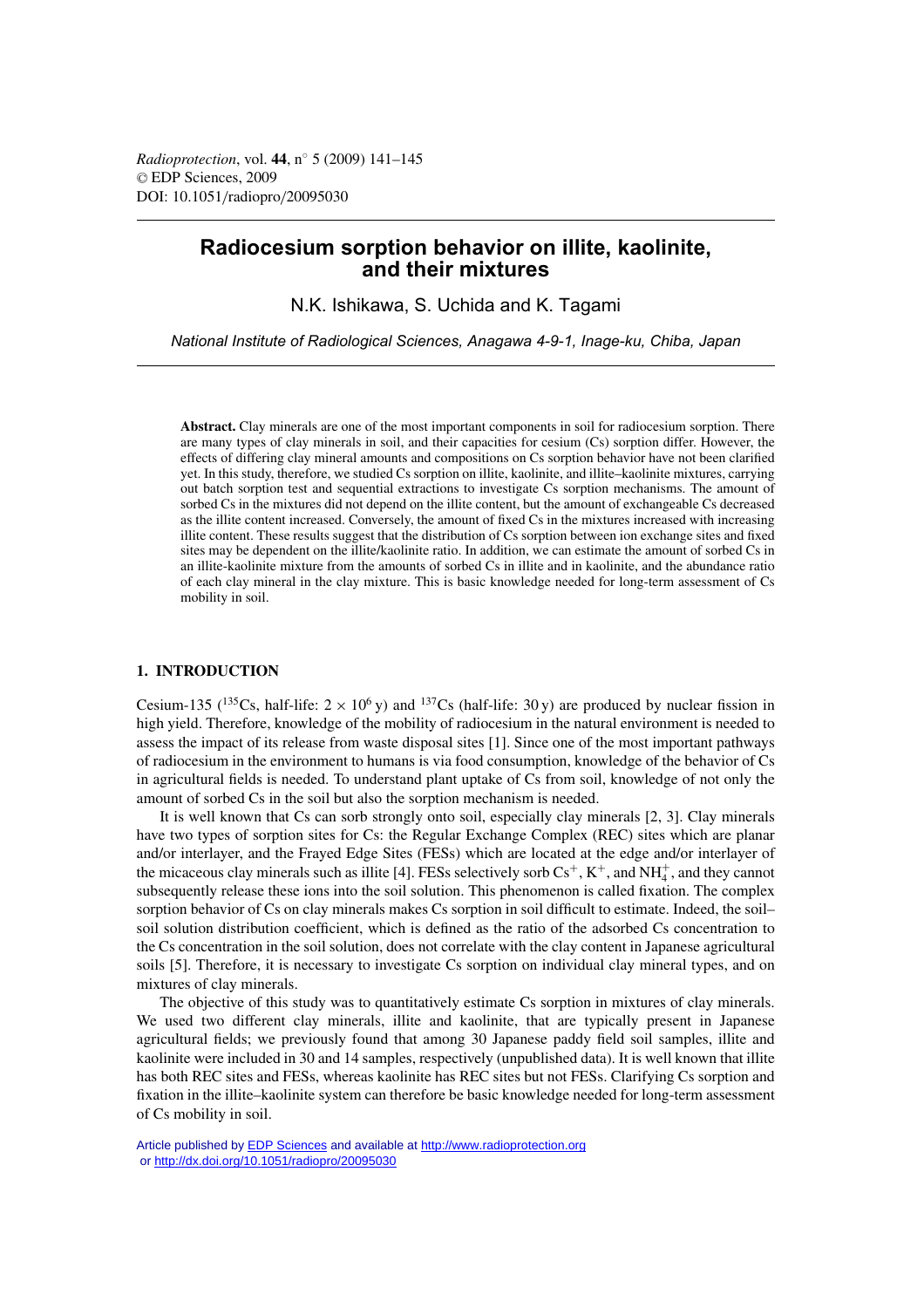## 142 RADIOPROTECTION

## **2. EXPERIMENTAL**

## **2.1 Materials**

Illite and kaolinite were purchased from Hayashi Shouten Co. Ltd. (Osaka, Japan) and Iwamoto Kousan Co. Ltd. (Tokyo, Japan), respectively. Illite is a 2 : 1 clay mineral and kaolinite is a 1 : 1 clay mineral. Table 1 summarizes the chemical compositions and cation exchange capacities (CEC). Prior to the experiments, the clay minerals were washed with deionized water to remove excess salt. About 25 g of each clay mineral was mixed with about 200 mL of deionized water in a 250-mL plastic bottle. The suspension was shaken at 120 revolutions per minute (rpm) for 1 day at 23 °C using an end-over-end shaker. The suspension was then centrifuged at 10 000 rpm (HITACHI, himac CR 21E) for 10 min and the supernatant was discarded. This washing process was repeated until the electrical conductivity (EC) of the supernatant become constant. Finally, the residue was air-dried at room temperature.

**Table 1.** Chemical compositions and CECs of the clay minerals used in this study.

|                     | Element ( $wt\%$ ) |      |      |      |         |      |               |       |    |                   |
|---------------------|--------------------|------|------|------|---------|------|---------------|-------|----|-------------------|
|                     | Al                 | JІ   |      | v    |         | Ti   | Fe            | Rb    | Sr | $CEC$ (meq/100 g) |
| Illite              | 19.3               |      | v. 1 | 20.4 |         | ر. 1 | 4.2           |       |    |                   |
| Kaolinite           | 22                 | 60.8 | 0.3  | 0.6  | $0.1\,$ | 2.8  | $\sim$<br>∠.∪ | 'n.d. |    |                   |
| not detected<br>n d |                    |      |      |      |         |      |               |       |    |                   |

#### † n.d.: not detected.

## **2.2 Batch sorption test**

We carried out batch sorption tests using <sup>137</sup>Cs as a tracer. Illite and kaolinite mixtures containing from 0 to 100% illite were prepared, shaken (as described below), and then 100 mg of each mixture and 10 mL of deionized water were transferred to a 50-mL centrifuge tube. The suspension was first shaken at 120 rpm for 1 day at  $23 \text{ °C}$  using an end-over-end shaker, and then 0.1 mL of  $137 \text{Cs}$  solution, with 10 mg/L stable Cs as a carrier, was added to each tube. The samples were then shaken for 7 more days. Preliminary trials (data not shown) revealed that this was a sufficiently long period to reach sorption equilibrium in the sample suspension. After the shaking, the phases were separated by centrifuging at 10 000 rpm for 20 min, and the supernatant was filtered through a  $0.20$ - $\mu$ m membrane filter (ADVANTEC, DISMIC-25AS). The radioactivity of <sup>137</sup>Cs in the filtrate was measured with an NaI scintillation counter (Aloka, ARC-380). The pH and EC of each filtrate were measured with a pH meter (Horiba, B-212) and an EC meter (Horiba, B-173), respectively. During the experiment, pH ranged from 6.1 to 6.4, and EC ranged from 1.4 to 2.2 mS/m. The value  $Q$  is given by:

$$
Q = \frac{Q_s}{W_s} \tag{1}
$$

where  $Q_s$  is the amount of Cs in solid phase and  $W_s$  is the weight of solid sample.

#### **2.3 Sequential extraction method**

To determine the exchangeable (weakly sorbed, strongly sorbed), and fixed Cs fractions, a sequential extraction method was used [6]. The solid phase after the batch sorption test was added to 10 mL of 0.05 M calcium chloride (CaCl<sub>2</sub>) and shaken for 24 h at 23 °C. The suspension was then centrifuged at 10 000 rpm for 20 min, and the supernatant, which contained the weakly sorbed fraction, was filtered through a 0.20- $\mu$ m membrane filter. The strongly sorbed fraction in the residual solid phase of the sample was extracted for 24 h at 23 °C with 30 mL of 0.16 M sodium pyrophosphate (Na<sub>4</sub>P<sub>2</sub>O<sub>7</sub>). The suspension from this extraction was processed in the same way as for the CaCl<sub>2</sub> extraction. Radioactivity of  $^{137}Cs$ in the filtrates was measured with the NaI scintillation counter. Cs in the residue after pyrophosphate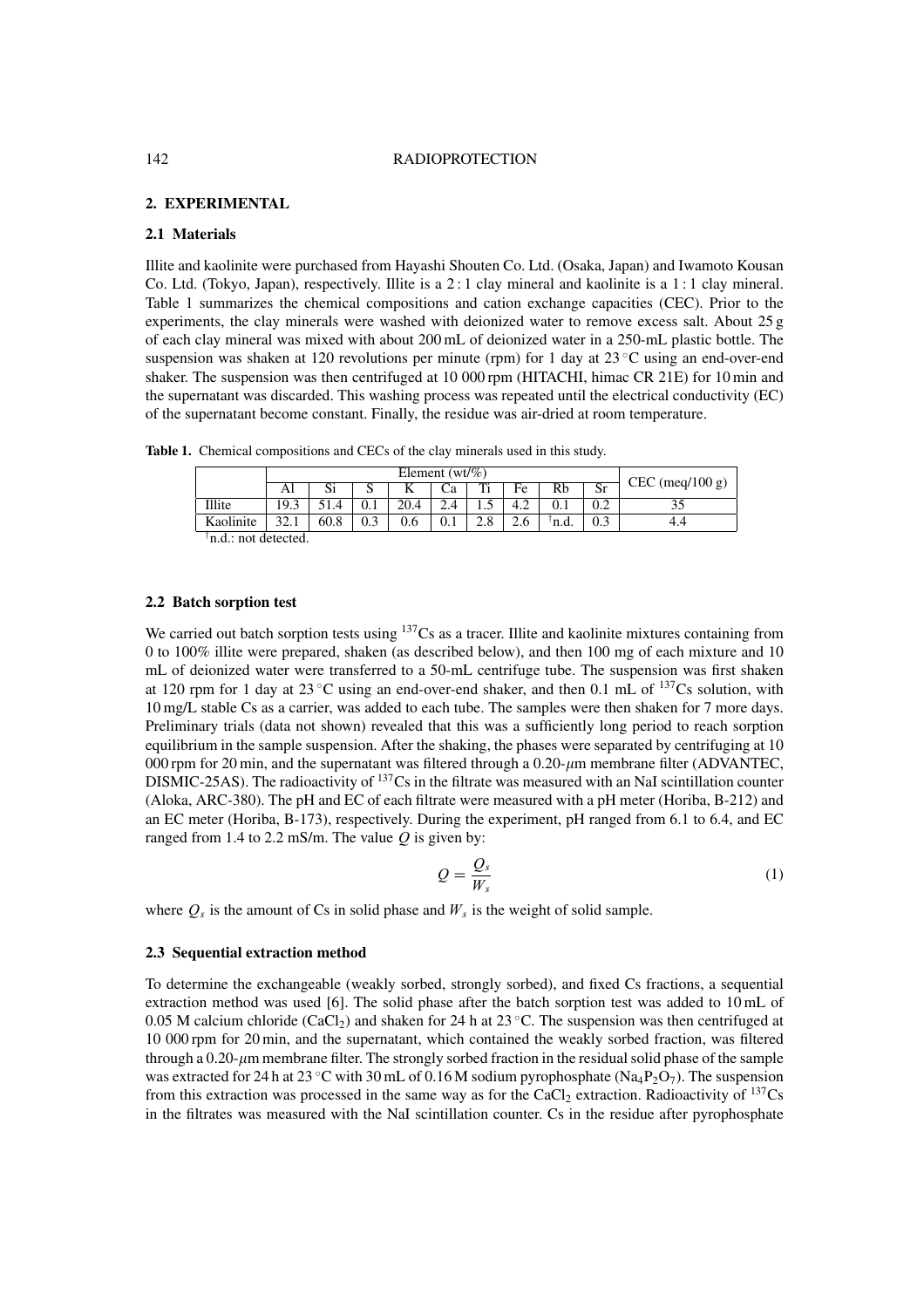#### ECORAD 2008 143

extraction was assumed to be the fraction fixed in the clay minerals. The three fractions are related as follows:

$$
Q = q_{\text{ex}} + q_{\text{fix}} \tag{2}
$$

Q; total amount of sorbed Cs  $q_{ex}$ : total amount of exchangeable Cs(=  $q_{ex,w} + q_{ex,s}$ )  $q_{\text{ex,w}}$ : amount of weakly sorbed Cs  $q_{\text{ex,s}}$ : amount of strongly sorbed Cs  $q_{fix}$ : amount of fixed Cs.

## **3. RESULTS AND DISCUSSION**

### **3.1 Sorbed Cs in clay mixtures**

Figure 1 shows the variation in the amount of sorbed Cs  $(Q)$  in the mixtures in relation to the illite content. Almost 100% of the Cs was sorbed in all mixtures; thus  $Q$  did not differ in relation to the illite content. However,  $q_{ex}$  decreased from 9.8 to 5.8 mg/kg with increasing illite content, whereas  $q_{fix}$  increased from 0.1 to 4.2 mg/kg with increasing illite content. These results suggest that although the total amount of sorbed Cs was similar in all mixtures regardless of the illite/kaolinite ratio, the distribution of Cs between the exchangeable and fixed fractions varied with the illite/kaolinite ratio. Since almost all of the sorbed Cs in pure kaolinite  $(0\%$  sample in Fig. 1) was extracted by CaCl<sub>2</sub> and  $Na_4P_2O_7$ , it was confirmed that  $0.16 M Na_4P_2O_7$  can extract Cs sorbed on REC sites in clay minerals. In pure illite (100% sample in Fig. 1),  $q_{\text{ex}}$  and  $q_{\text{fix}}$  were 5.8 and 4.2 mg/kg, respectively. Thus, the amount of Cs in REC sites was about 1.4 times that in FESs in the illite used in this study. These results indicated that the amount of Cs sorption by REC sites is not negligible compared with that by FESs in clay mixtures, in contrast to the results obtained for soil and sediment samples by Wauters et al. [7], because 58% of the sorbed Cs in pure illite was in the exchangeable fraction.



Figure 1. The amount of sorbed Cs in clay mixtures in relation to illite content.

## **3.2 Estimation of the amount of sorbed Cs in clay mixtures**

Clay minerals cannot block each other's sorption sites in clay mixtures because almost all surfaces of clay minerals are negatively charged. Therefore, if the relative abundance of each clay mineral in a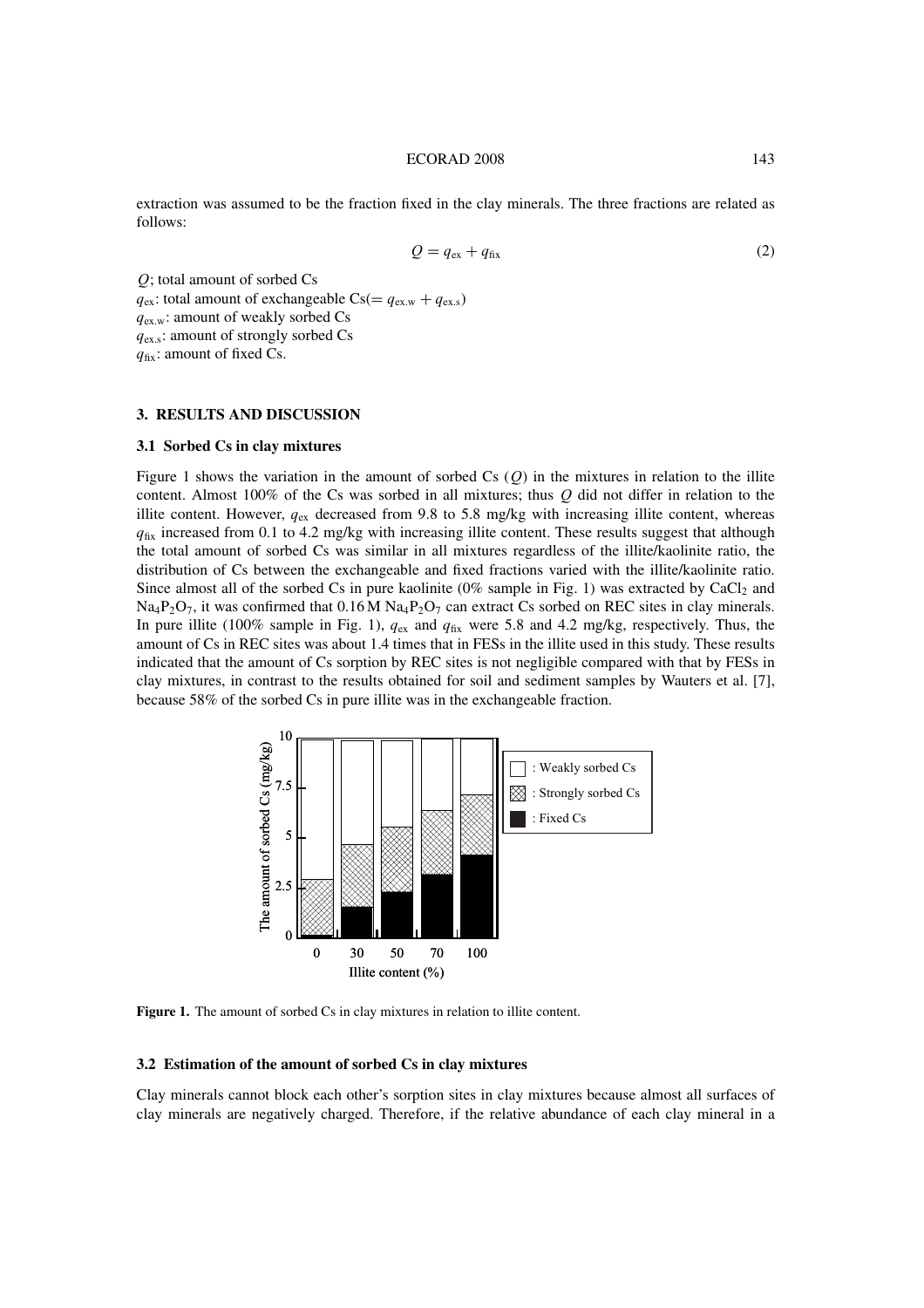### 144 RADIOPROTECTION

clay mixture is known, the total amount of sorbed Cs in the clay mixture can be estimated from the amounts of Cs sorbed on illite and kaolinite. If the amount of Cs sorbed on 100% kaolinite is  $Q_{K100,10}$ and the amount of Cs sorbed on 100% illite is  $Q_{K0,1100}$ , then the amount of sorbed Cs in a mixture of x% kaolinite and y% illite (where  $x + y = 100\%$ ),  $Q_{Kx, Iy}$ , can be estimated by using the following equation.

$$
Q_{\text{Kx,Iy}} = (x \times Q_{\text{K100,I0}} + y \times Q_{\text{K0,I100}})/100
$$
\n(3)

However, as described above, Q did not depend on the illite/kaolinite ratio under the experimental conditions of this study. Thus, we could not estimate  $Q$  values because  $Q$  values were within the error range.

In contrast,  $q_{\text{ex}}$  decreased, and  $q_{\text{fix}}$  increased, linearly with increasing illite content (Fig. 2). Similar to Q with equation (3),  $q_{ex}$  and  $q_{fix}$  in a mixture of illite and kaolinite can be estimated by using the following equations.

$$
q_{\text{ex}(Kx,Iy)} = (x \times q_{\text{ex}(K100,I0)} + y \times q_{\text{ex}(K0,I100)})/100
$$
\n(4)

$$
q_{\text{fix}(Kx,Iy)} = (x \times q_{\text{fix}(K100,I0)} + y \times q_{\text{fix}(K0,I100)})/100
$$
\n(5)

Figure 3 shows the relationships between values of  $q_{ex}$  and  $q_{fix}$  estimated with equations (4) and (5) and those obtained by sequential extraction. The correlation coefficient  $(r)$  of both relationships is 1.00, indicating that  $q_{\text{ex}}$  and  $q_{\text{fix}}$  values can be estimated for the illite–kaolinite mixtures if the amounts of exchangeable and fixed Cs in pure illite and pure kaolinite and the ratio of illite to kaolinite in the mixture are known. Though this method can be used to estimate  $Q$  values in a simple illite–kaolinite mixture, it is difficult to estimate  $Q$  values in more complicated systems such as soil. One reason is that soil contains many different clay minerals, each with a different affinity for Cs. Another is that soil organic matter can potentially sorb onto clay minerals, thus blocking sorption sites and inhibiting Cs sorption by clays  $[8]$ . Further study is needed to enable the estimation of  $Q$  values in more complicated systems such as mixtures of clay and soil organic matter.





**Figure 2.** Relationship between  $q_{\text{ex}}$  or  $q_{\text{fix}}$  and illite content.

**Figure 3.** Comparison of observed and estimated  $q_{\text{ex}}$  or  $q_{\text{fix}}$  values.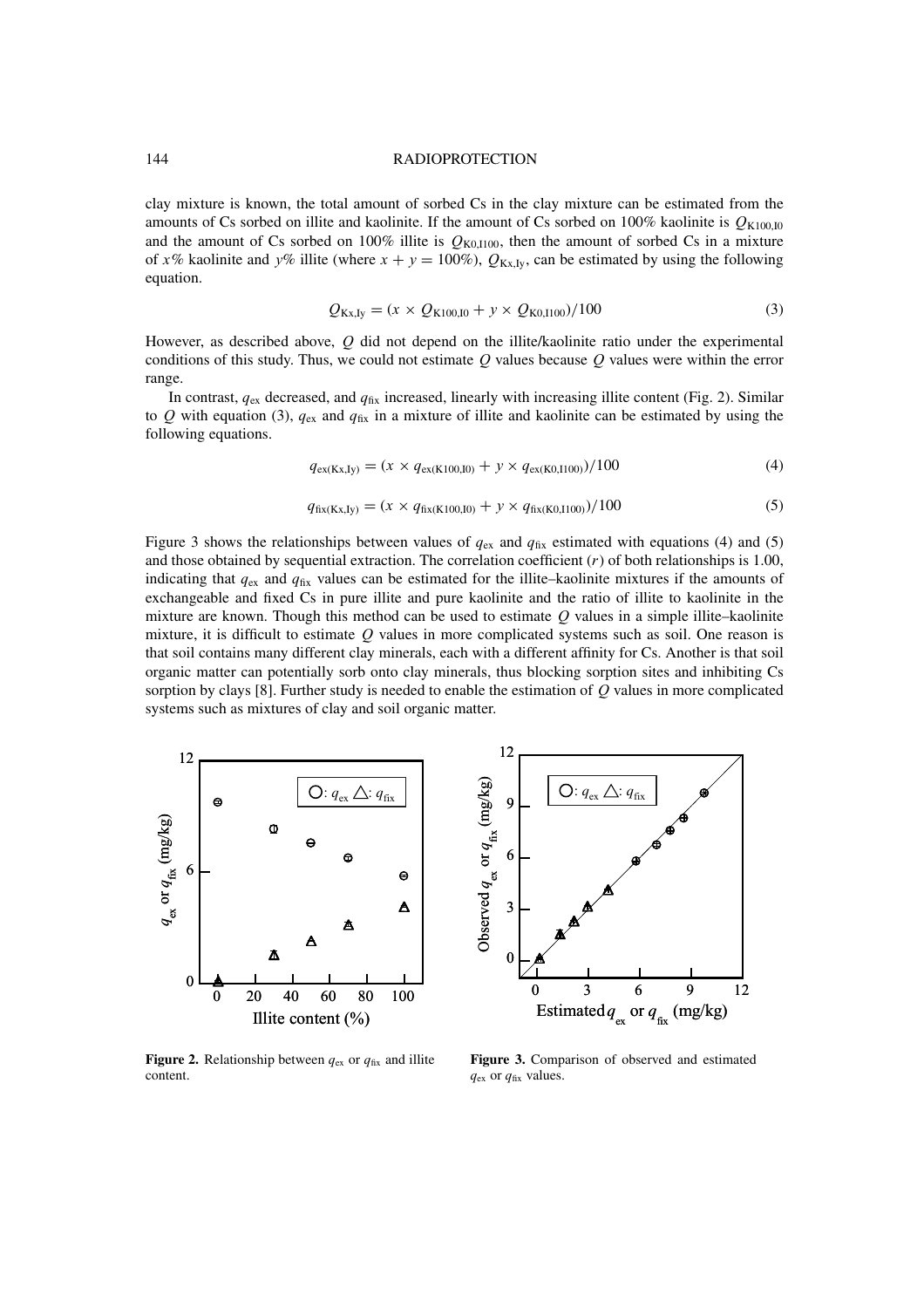### ECORAD 2008 145

### **3.3 Distribution of sorbed Cs between REC sites and FESs in the clay mixtures**

As reported by Wauters et al. [7], FESs have a much stronger affinity for Cs than REC sites. However, in the present results, considerable amounts of Cs were sorbed on REC sites. It is probable that the distribution of Cs sorption between RECs and FESs changes as the ratio of the number of REC sites to the number of FESs in the clay mixture changes.

The  $q_{ex}/q_{fix}$  ratio decreased with increasing illite content (Fig. 4). Thus, the distribution of Cs sorption between REC sites and FESs was dependent on the illite/kaolinite ratio, presumably because the area ratio of REC sites to FESs depends on the illite/kaolinite ratio. As a result, the relative abundance of each clay mineral is important for estimating Cs mobility in mixtures of clay minerals. This knowledge is important for long-term assessment of Cs mobility in soil.



**Figure 4.** Relationship between illite content and  $q_{ex}/q_{fix}$ .

#### **Acknowledgments**

This work was partly supported by the Agency for Natural Resources and Energy, the Ministry of Economy, Trade and Industry (METI), Japan. The authors thank Dr. N. Satta from Iwate University for measuring the cation exchangeable capacity of the illite and kaolinite.

## **References**

- [1] Japan Nuclear Cycle Development Institute, The second progress report on research and development for the HLW disposal in Japan, vol. 3 (JNC, Tokai, 1999) pp. 327-329.
- [2] Tamura T., *Nuclear Safety* **5** (1964) 262–268.
- [3] Cornell R.M., *J. Radioanal. Nucl. Chem.* **171** (1993) 483-500.
- [4] Delvaux B., Kruyts M., Maers E. and Smolders E., Trace elements in the rhizosphere (CRC Press, Bocan Raton, 2001) pp. 61-91.
- [5] Ishikawa N.K., Uchida S. and Tagami K., in Proceedings of the Waste Management Conference, Phoenix, 2008, in press
- [6] Ishikawa N.K., Uchida S. and Tagami K., *J. Radioanal. Nucl. Chem*. (2008) in press
- [7] Wauters J., Elsen A., Cremers A., Konoplev A.V., Bulgakov A.A. and Comans R.N.J., *Appl. Geochem.* **11** (1996) 589-594.
- [8] Staunton S., Dumat C. and Zsolnay A., *J. Environ. Radioact.* **58** (2002) 163-173.